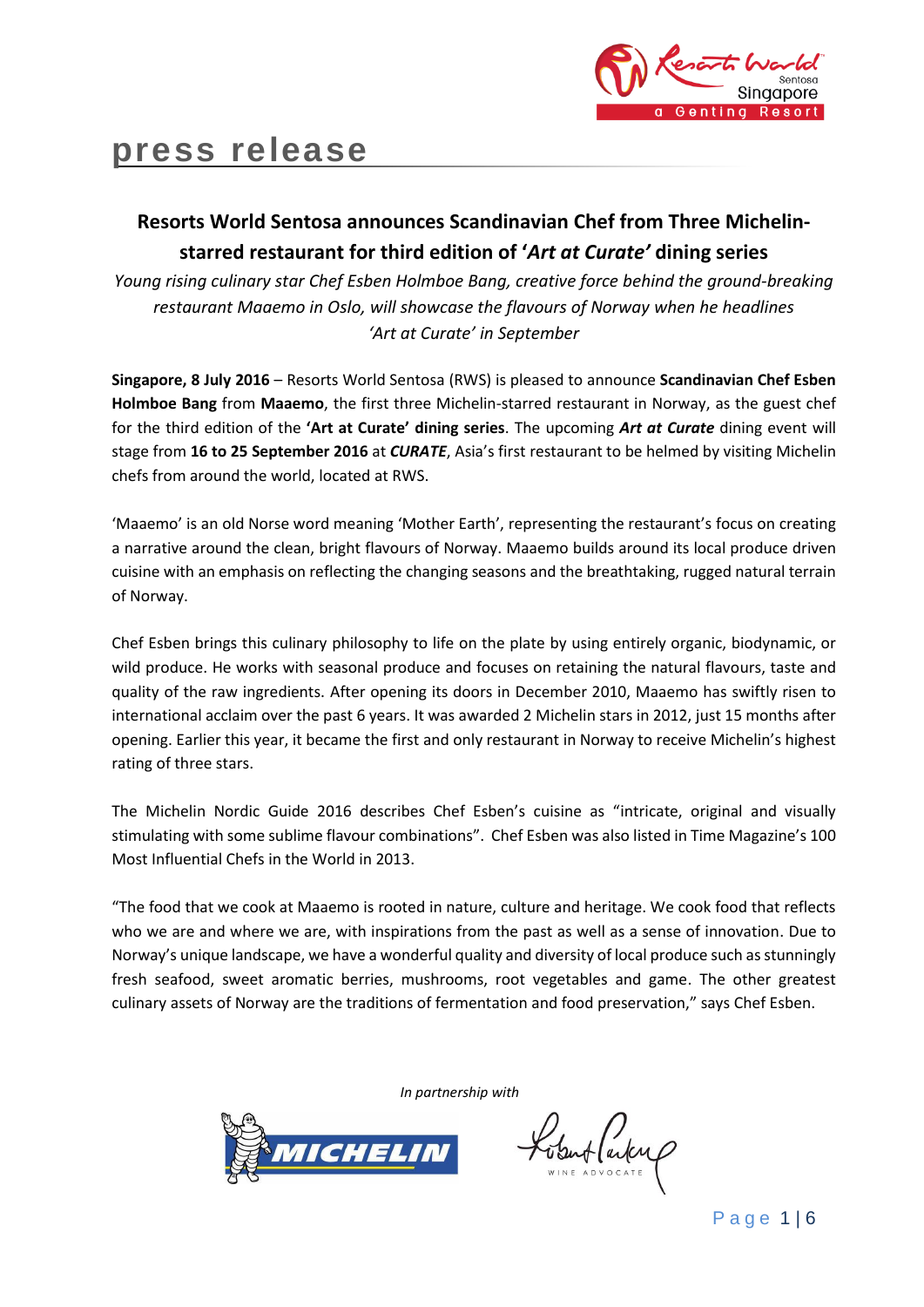"During my guest stint at *Art at Curate*, I would like guests to experience a connection with Norway and its history. I am looking forward to bringing a taste of Norway to Singapore."

Gourmands in Singapore can look forward to discovering Chef Esben's innovative creations such as *Emulsion of raw Norwegian oysters from Bømlo, warm sauce made from mussels and dill; Scallop from the coast of Trondheim grilled in the shell over burning embers, winter apples and celeriac; Skate with fermented white asparagus, caviar and ramson;* as well as his renowned signatures that have placed Norway on the world culinary map – *Langoustine "signature", pickled spruce and rapeseed; and Brown butter ice cream, molasses and roasted hazelnuts.* 

"The *Emulsion of raw Norwegian oysters* dish distills the pure flavour of oyster and present it in a more accessible way. The oyster is served as a cool emulsion covered with a disc of mussel gel and served with a warm sauce made from mussels and dill. My signature *Langoustine* dish represents the view of Norway from above, namely the forest and the sea. The tail is gently sautéed in pine-infused butter and then brushed with pickled pine and rapeseed oil," explains Chef Esben. "Dairy production is a big part of Norwegian agriculture and the *Brown butter ice cream* is made in honour of this ancient tradition."

RWS is the Title Partner of Michelin Guide Singapore, and is presenting *Art at Curate* in partnership with Michelin Guide Singapore and Robert Parker Wine Advocate.

The fourth edition of *Art at Curate* will be held from **4 to 11 November** this year, featuring Spanish cuisine by a Michelin chef. This will wrap up the *Art at Curate* series for 2016 after successfully introducing Michelin-starred Italian, French and Scandinavian cuisines to the Singapore dining scene in earlier editions. *Art at Curate* will return in 2017 with more exciting culinary creations by renowned Michelin chefs.

Each visiting chef will curate exclusive lunch and dinner menus at the restaurant, as well as collaborate with a RWS resident chef to create a signature menu that will be served at the restaurant before the next Art at Curate dining series. With wine authority Robert Parker Wine Advocate, whose team of wine reviewers will personally hand-pick the wine pairings for the meals, the event will exclusively import limited edition and top-rated wines from the most sought-after producers around the world.

- Ends -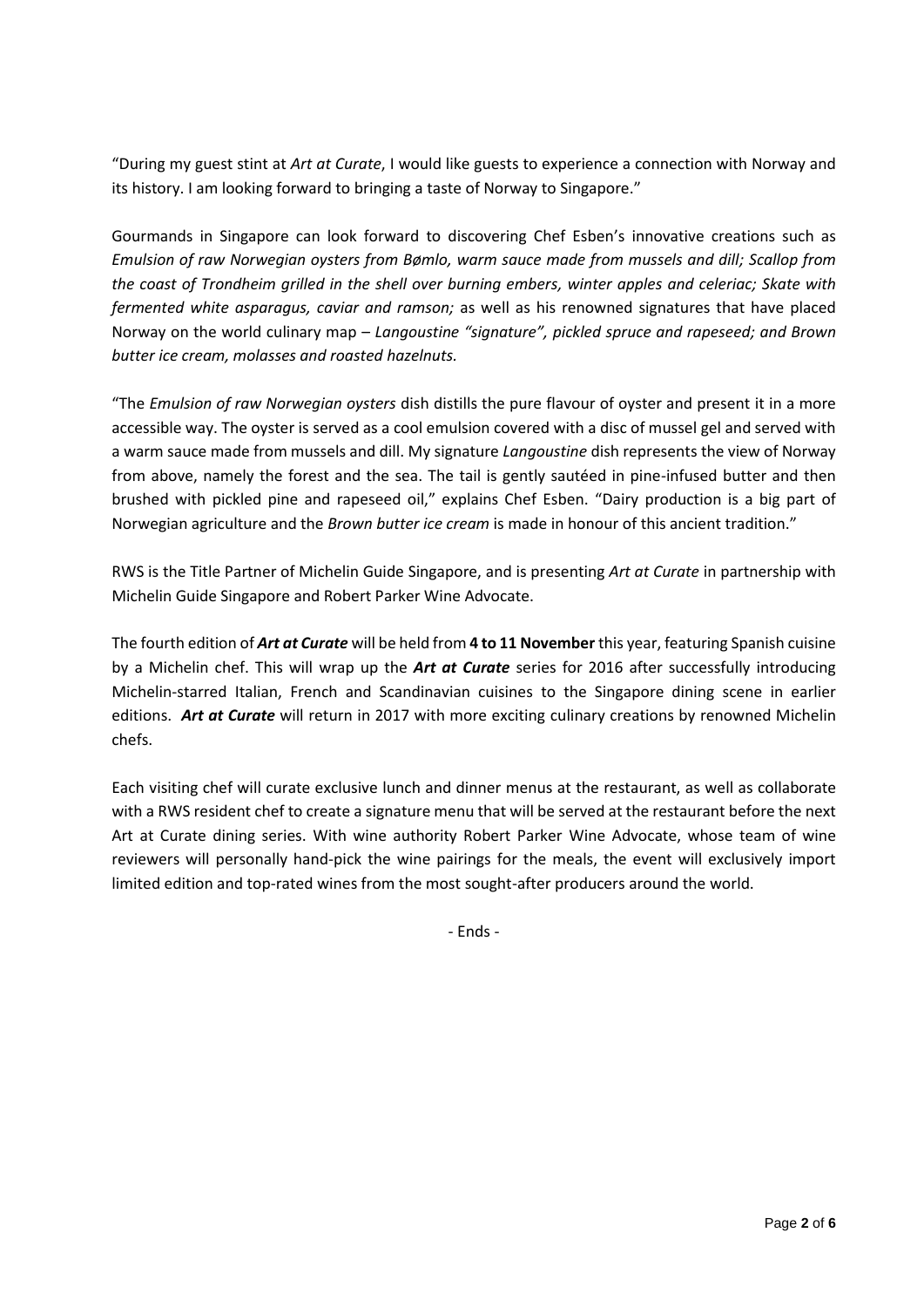#### **Booking details:**

The third edition of *Art at Curate* will be held at *CURATE* located at Resorts World Sentosa (The Forum, Level 1) from **16 to 25 September 2016**. Prices range from *S\$280++* for a **four-course lunch** with wine pairing to *S\$480++* for an **eight-course dinner** with wine and Champagne pairing. For reservations, please visit [http://guide.michelin.sg.](http://guide.michelin.sg/) **Early-bird booking** is available till **Sunday, 21 August 2016 where gourmands can book at the special prices of** *S\$250++* for the **four-course lunch** with wine pairing and *S\$450++* for the **eight-course dinner** with wine and Champagne pairing. Reservations are strictly required.

Diners can continue to savour Chef Esben's signature dishes from **28 September 2016** in a special menu co-created with a resident chef. For reservations, please call **6577 7288** or emai[l curate@rwsentosa.com.](mailto:curate@rwsentosa.com) Public who wish to receive latest updates on upcoming *Art at Curate* events can register at [www.rwsentosa.com/curate.](http://www.rwsentosa.com/curate)

#### **Media Contacts:**

**Resorts World Sentosa** Chloe Li Tel: +65 6577 9759 Email: [chloe.myli@rwsentosa.com](mailto:chloe.myli@rwsentosa.com)

**Ogilvy Public Relations (for Resorts World Sentosa)**  Jacqueline Cai Tel: +65 6213 9974 Email: [jacqueline.cai@ogilvy.com](mailto:jacqueline.cai@ogilvy.com)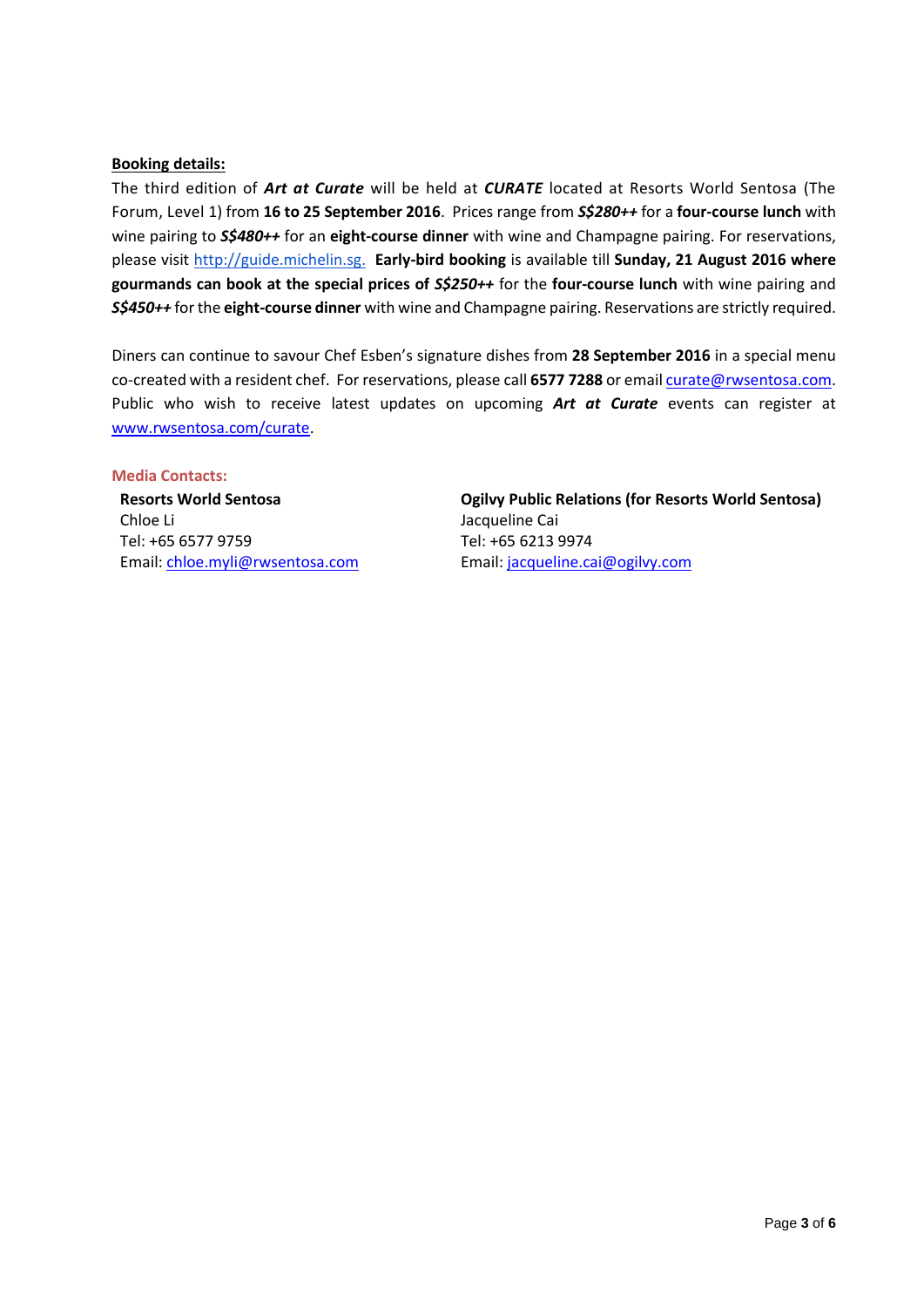### **About Chef Esben Holmboe Bang**



Esben Holmboe Bang (33) is head chef and co-owner of Norway's ground-breaking three Michelin-starred Restaurant Maaemo. He was born and raised in Copenhagen, but has spent most of his culinary career in Oslo.

The Norwegian terroir is a relatively unknown treasure of the international culinary world, but it is something that Esben is passionate about exploring. Esben's cuisine is focused on creating an experience around the clean, bright flavours of Norway, using entirely organic, biodynamic, or wild produce.

"We opened Maaemo to have something that we felt was the right way to let Norwegian nature shine through on the plate," explains Esben.

It is his bold style of cooking that has won the young chef a legion of fans and a listing as one of Time Magazine's 100 Most Influential Chefs in the World and Elite Traveler Magazine's '2016 Young Chef of the Year.'

In 2012, just 15 months after opening, Maaemo was awarded two Michelin stars in its first ever mention in the prestigious guide, becoming the first, and only, restaurant in the Nordics to do so. In 2016, Maaemo was awarded a third Michelin star, making Esben the youngest chef to currently hold Michelin's highest accolade and the first ever in Norway to do so.

Esben grew up in a family where there was a great deal of emphasis on sustainability and agriculture, and much of the chef's inspiration comes from nature. Esben's focus is on not diluting the natural flavour and quality of the raw ingredients.

Esben's playful tasting menu of over 20 courses takes Norwegian food and strips it back to its bare essentials before recomposing it in an entirely new narrative. A meal at Maaemo will transport guests on a breathtaking culinary tour of Norway that sees them travel from the temperate climes of the southerly Hvaler islands to the cold pristine waters of Norway's West Coast and on to the expansive inland wilderness of Røros, as the tastes of Norway are brought to life on the plate.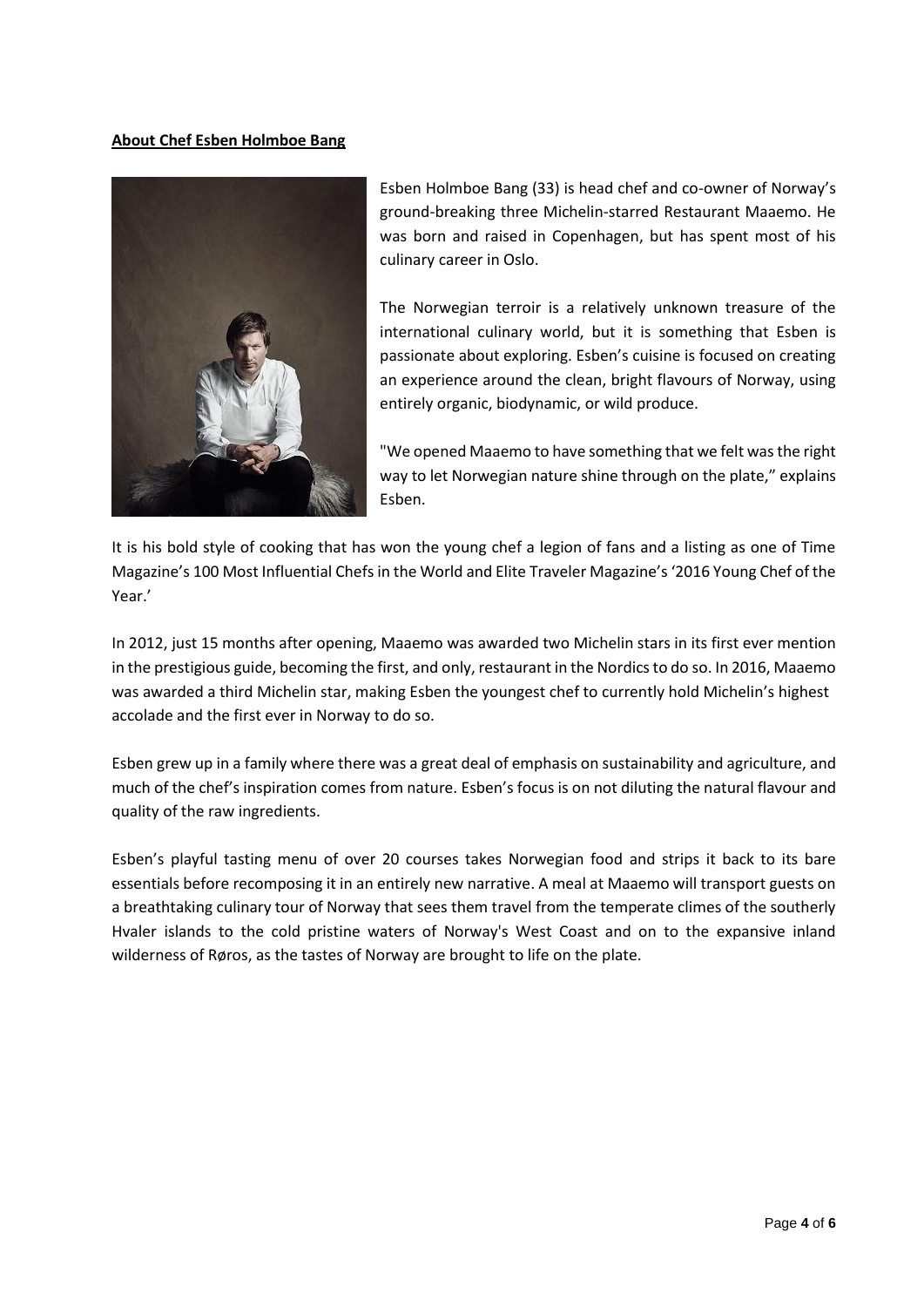#### **About Resorts World Sentosa**

Resorts World Sentosa (RWS), Asia's ultimate destination resort, is located on Singapore's resort island of Sentosa. Spanning 49 hectares, RWS is home to key attractions including the region's first-and-only Universal Studios theme park, S.E.A. Aquarium (one of the world's largest aquariums), Adventure Cove Waterpark and Dolphin Island. Other attractions include a Maritime Experiential Museum, an awardwinning destination spa, a casino, six unique hotels, the Resorts World Convention Centre, celebrity chef restaurants, and specialty retail outlets. The resort also offers world-class entertainment, from original resident productions to concerts and public shows such as the Crane Dance and the Lake of Dreams. RWS has been named "Best Integrated Resort" since 2011 for five consecutive years at the TTG Travel Awards which recognises the best of Asia-Pacific's travel industry. RWS is wholly owned by Genting Singapore, a company of the Genting Group. For more information, please visi[t www.rwsentosa.com.](http://www.rwsentosa.com/)

1 /ResortsWorldatSentosa **@** @rwsentosa [www.rwsentosablog.com](http://www.rwsentosablog.com/)

#### **About CURATE**

CURATE, the latest addition to the Resorts World Sentosa (RWS) culinary experience, provides a perennial stage exclusively for visiting Michelin chefs from around the world to showcase their finest culinary creations. It is Asia's first restaurant, located at RWS, dedicated to showcasing the Michelin star experience. Organised in partnership with Michelin Guide Singapore and Robert Parker Wine Advocate, the Art at Curate dining series feature four participating chefs from overseas Michelin-starred restaurants in 2016. The gastronomic experience at CURATE is further complemented by an extraordinary wine cellar that houses a prized collection of 365 highly rated labels. The inaugural edition of Art at Curate was held in April, followed by subsequent editions in July, September and November 2016. For more information, please visit [www.rwsentosa.com/curate.](http://www.rwsentosa.com/curate)